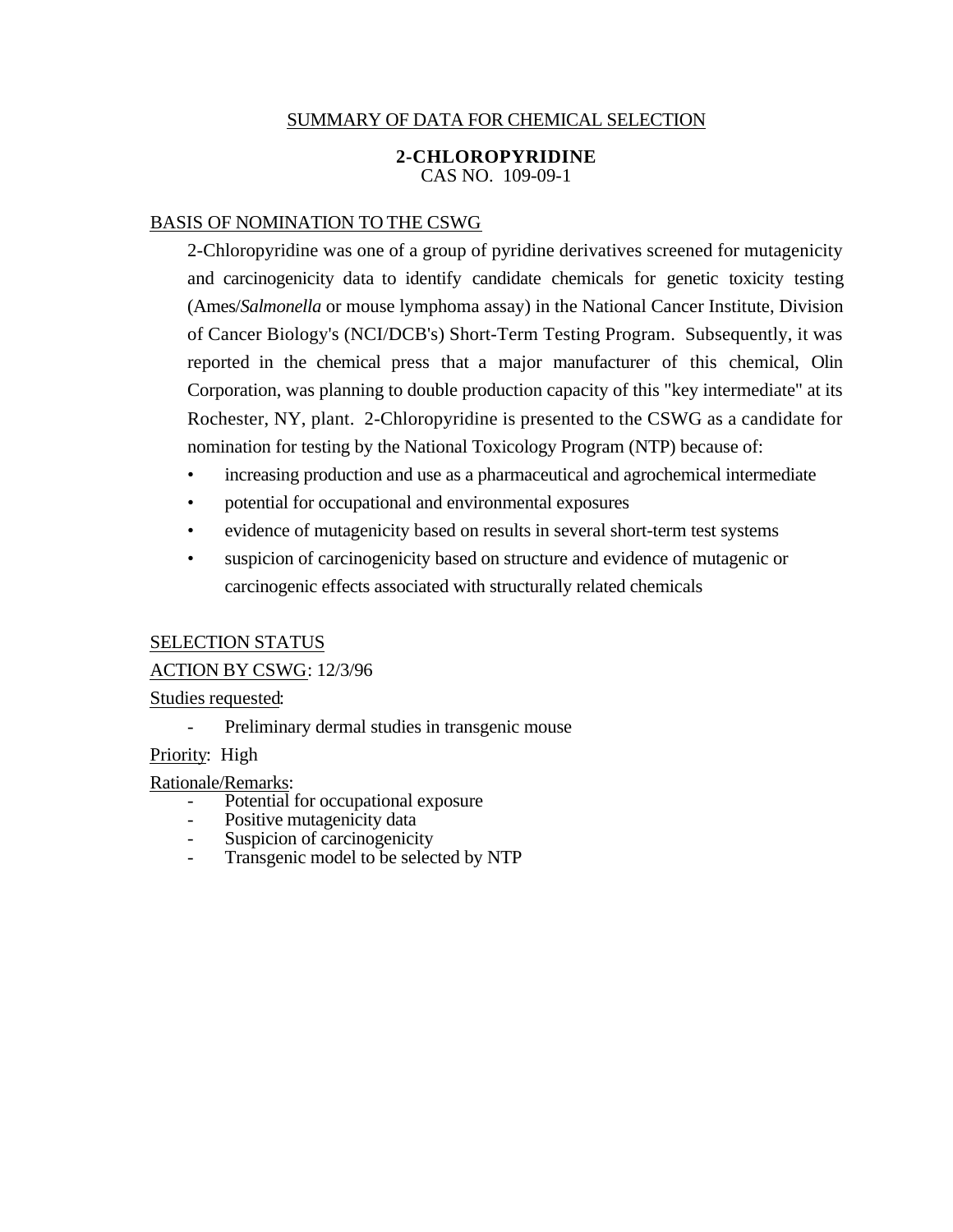#### CHEMICAL IDENTIFICATION

| <b>CAS Registry Number:</b>             | $109-09-1$                                        |
|-----------------------------------------|---------------------------------------------------|
| <b>Chemical Abstracts Service Name:</b> | Pyridine, 2-chloro- (9CI); 2-chloropyridine (8CI) |
| <b>Synonyms and Trade Names:</b>        | alpha-Chloropyridine; $o$ -chloropyridine         |
| <b>Structural Class:</b>                | Halopyridine                                      |

Structure, Molecular Formula and Molecular Weight:

**N Cl** 

| $C_{5}H_{4}CIN$ Mol.                     | wt.: $113.55$                                                                                                            |
|------------------------------------------|--------------------------------------------------------------------------------------------------------------------------|
| <b>Chemical and Physical Properties:</b> |                                                                                                                          |
| Description:                             | Colorless, oily liquid (Sax & Lewis, 1987)                                                                               |
| <b>Boiling Point:</b>                    | 170%C (Sax & Lewis, 1987)                                                                                                |
| Solubility:                              | Solubility in water: 2.5 $g/100g$ @ 25°C; soluble in<br>alcohol and ether (Reilly Industries, Inc., 1990;<br>Lide, 1995) |

Density: Stability:  $Log P:$ <u>Density</u>: 1.205 g/cm<sup>3</sup> @ 15<sup>o</sup>C (Lide, 1995) Slight fire hazard when exposed to heat or flame; evolves phosgene on heating to decomposition (Sax & Lewis, 1987; Gehring, 1983) 1.22 or 1.34 @ pH 7 (Hansch *et al.*, 1995)

 Technical Products and Impurities: 2-Chloropyridine is available as Æ99% pure product from Aldrich Chemical Co., Eastman Chemical Co., Fisher Scientific, Olin Corp., and Reilly Industries, Inc. In addition to the purified (99%) grade, Olin Corp. supplies this chemical in 55 gallon drum quantities in technical (95%) and crude (80%) grades (Aldrich Chemical Co., 1996; Eastman Chemical Co., 1993; Fisher Scientific, 1995; Kuney, 1994; Reilly Industries Inc., 1990).

# EXPOSURE INFORMATION

Production and Producers: 2-Chloropyridine can be prepared by the direct chlorination of pyridine in the vapor phase at  $>300^{\circ}$ C in the presence of a diluent; 2,6-dichloropyridine occurs as a by-product (Goe, 1982). Reilly Industries, Inc., has recently patented an improved process for 2-chloropyridine's manufacture based on this basic method. Reilly's synthesis involves the selective chlorination of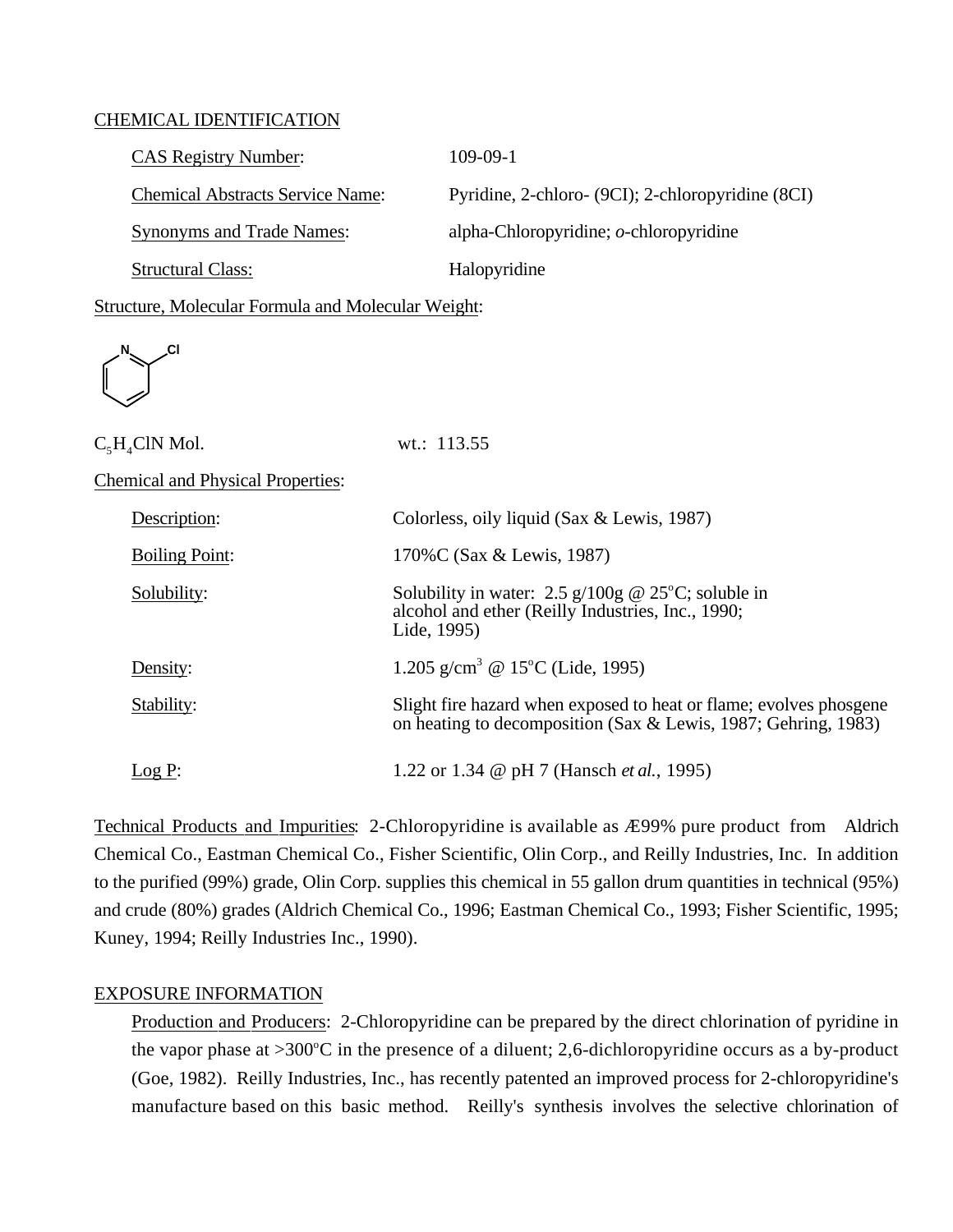pyridine with Cl<sub>2</sub> in an inert gas  $(N_2)$  in the presence of water vapor and in two stages at elevated temperatures of Ç470° followed by Ç290° (Toomey, 1994). According to Gehring (1983) this chemical is prepared for use as a chemical intermediate by heating potassium pyrrole with chloroform. Two other patented processes for industrial manufacture of 2-chloropyridine are described as follows:

•Reaction of  $\overline{\phantom{a}}$ -picoline with Cl<sub>2</sub> in the gas phase in the presence of H<sub>2</sub>O and a catalyst, such as pyrophyllite, yielding a mix of chlorinated pyridines (Sharvit *et al.*, 1987).

•Reaction of 2-hydroxypyridine with phosgene in the presence of an amide, such as N,Ndimethylformamide (Tamura *et al.,* 1995).

2-Chloropyridine is listed in the EPA's TSCA Inventory (STN International, 1996a). The EPA received no reports of annual 1993 production of Æ10,000 lbs. by U.S. manufacturers, according to Walker (1996). Nevertheless, 2-chloropyridine is listed as a chemical in commerce in the U.S. International Trade Commission (USITC) publication, *Synthetic Organic Chemicals, US Production and Sales, 1993* (USITC, 1994). The reporting company was listed as Olin Corp.; but no production or sales quantities were included. According to the USITC, separate statistics were not published to avoid disclosure of individual company operations; however, the USITC reporting guidelines specify that each company's report of a chemical represents production of Æ4,500 kg [10,000 lbs] or sales Æ\$10,000. A recent news article in the chemical press reported that Olin Corp. will double its capacity for 2-chloropyridine production at its Rochester, N.Y. facility in the next several years (Anon., 1996). According to recent issues of chemical catalogs and directories, 2-chloropyridine is manufactured and/or distributed not only by Olin Corp., but also by AC Industries Inc., Aceto Corp., Aldrich Chemical Co., Chugai Boyeki (America) Corp., Fabrichem, Inc., Maypro Industries, Inc., Reilly Industries, Inc. and WEYL GmbH/Ruetgers-Nease Corp. (Aldrich Chemical Co., 1996; Avocado Research Chemicals, Ltd., 1996; Eastman Chemical Co., 1993; Kuney, 1994; Hunter, 1995; Van, 1995).

 Use Pattern: 2-Chloropyridine is used as an intermediate in synthetic organic, pharmaceutical and agricultural chemical (fungicides, herbicides) manufacture. It is also used as a catalyst for phase transfer (Lewis, 1993; Kuney, 1994). According to Olin Corp., it is a key intermediate in the manufacture of pyrithione-based biocides for use in cosmetics and various pharmaceutical products (Anon., 1996). 2-Chloropyridine is used as a starting material in the production of the antihistamine drug, pheniramine, and the antiarrhythmic, disopyramide (Goe, 1982).

Human Exposure: There is potential for occupational exposures to 2-chloropyridine during its production and use as an industrial chemical intermediate. An *Industrial Hygiene Survey* of the Olin Corp. Rochester, NY, plant noted that significant exposures to chemicals in the 2-chloropyridine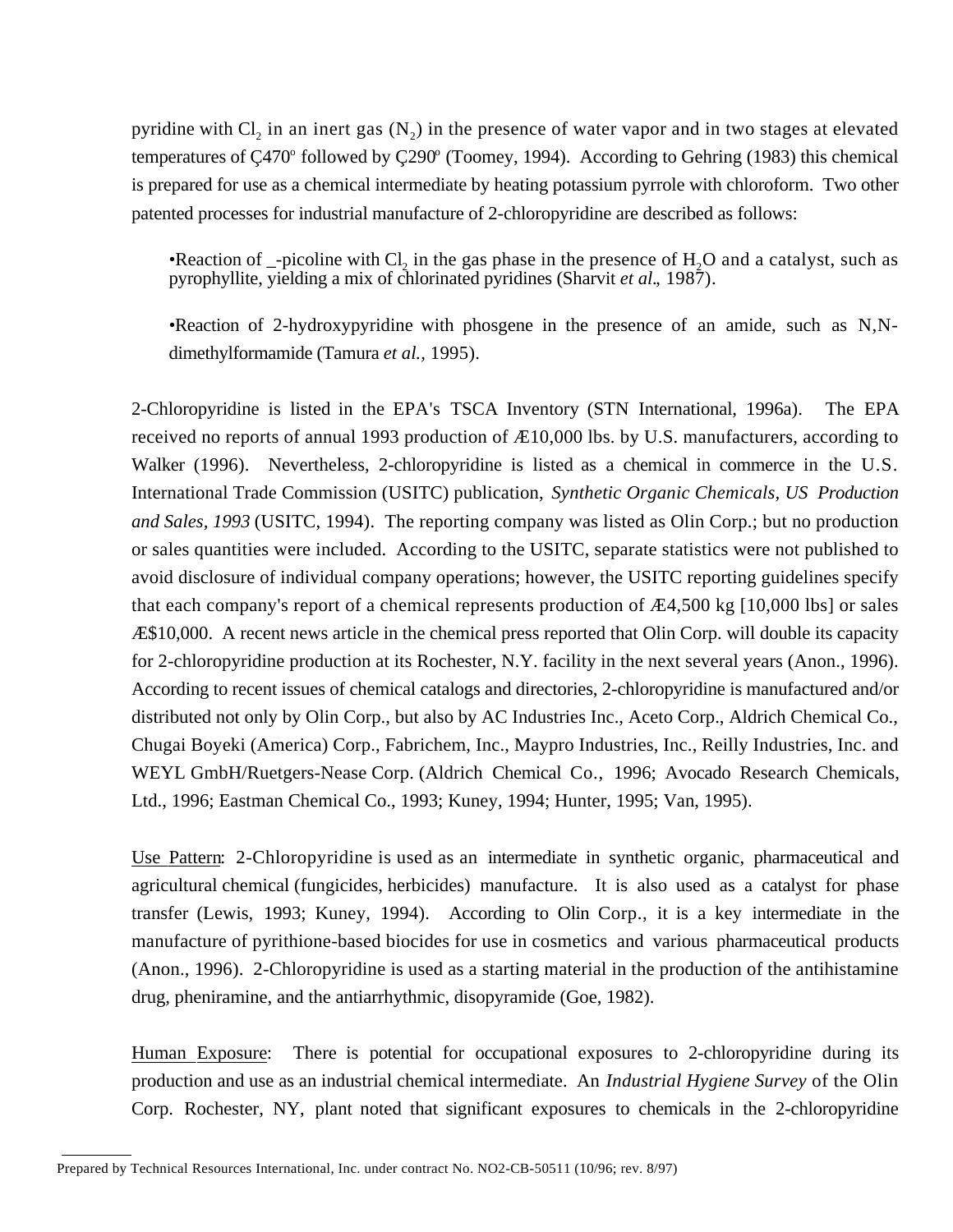processing area existed, that high vapor concentrations resulting from liquid spills and also from minor leaks were detected in the rooms of the closed processing area of the 2-chloropyridine process, and that personnel should continue to be sampled quarterly for exposures (EPA, 1983). 2-Chloropyridine is not listed in the National Occupational Exposure Survey (NOES).

Gehring and coworkers (1967) noted that the solubility of 2-chloropyridine in organic solvents suggested that it might be readily absorbed when applied to the skin. Subsequently, Gehring (1983) reported that experimental evidence suggests that chlorinated pyridines are rapidly absorbed through intact skin.

Environmental Occurrence: 2-Chloropyridine has not been reported to occur naturally; however, it is reported to be an environmental contaminant. The Dow Chemical Co. has identified it as a trace organic chemical in process streams and wastewater (Melcher & Bouyoucos, 1990). It has also been identified as a Rhine River pollutant in the Netherlands and a trace organic contaminant in drinking water derived from river water in Barcelona, Spain (Hendricks *et al*., 1994; Guardiola *et al*., 1991).

2-Chloropyridine was detected as an intermediate product in amended freshwater sediment slurries; it arose from the biotransformation of 2,3-dichloropyridine under anaerobic (methanogenic) conditions. It was reported to be persistent and not to be further metabolized during the 6 month incubation period, according to Liu (1995). Adrian and Suflita (1994) also reported that 2-chloropyridine resisted biodegradation in anoxic aquifer slurries incubated for 11 months.

Regulatory Status: No standards or guidelines have been set by NIOSH or OSHA for occupational exposure to or workplace maximum allowable levels of 2-chloropyridine. The American Conference of Governmental Industrial Hygienists (ACGIH) has not recommended a threshold limit value (TLV) or biological exposure index (BEI) for this compound. 2-Chloropyridine is classified as a poisonous material by the U.S. Department of Transportation and assigned DOT #2822 (Business & Legal Reports, Inc.. 1995).

The Environmental Protection Agency (EPA) has issued a TSCA Section 8(d) requirement for health and safety data reporting on pyridine and pyridine derivatives, including 2-chloropyridine (EPA, 1983).

# EVIDENCE FOR POSSIBLE CARCINOGENIC ACTIVITY

 $\overline{a}$ 

Human Data: 2-Chloropyridine is reported to be irritating and toxic by ingestion (Lewis, 1993; Aldrich Chemical Co., Inc., 1996).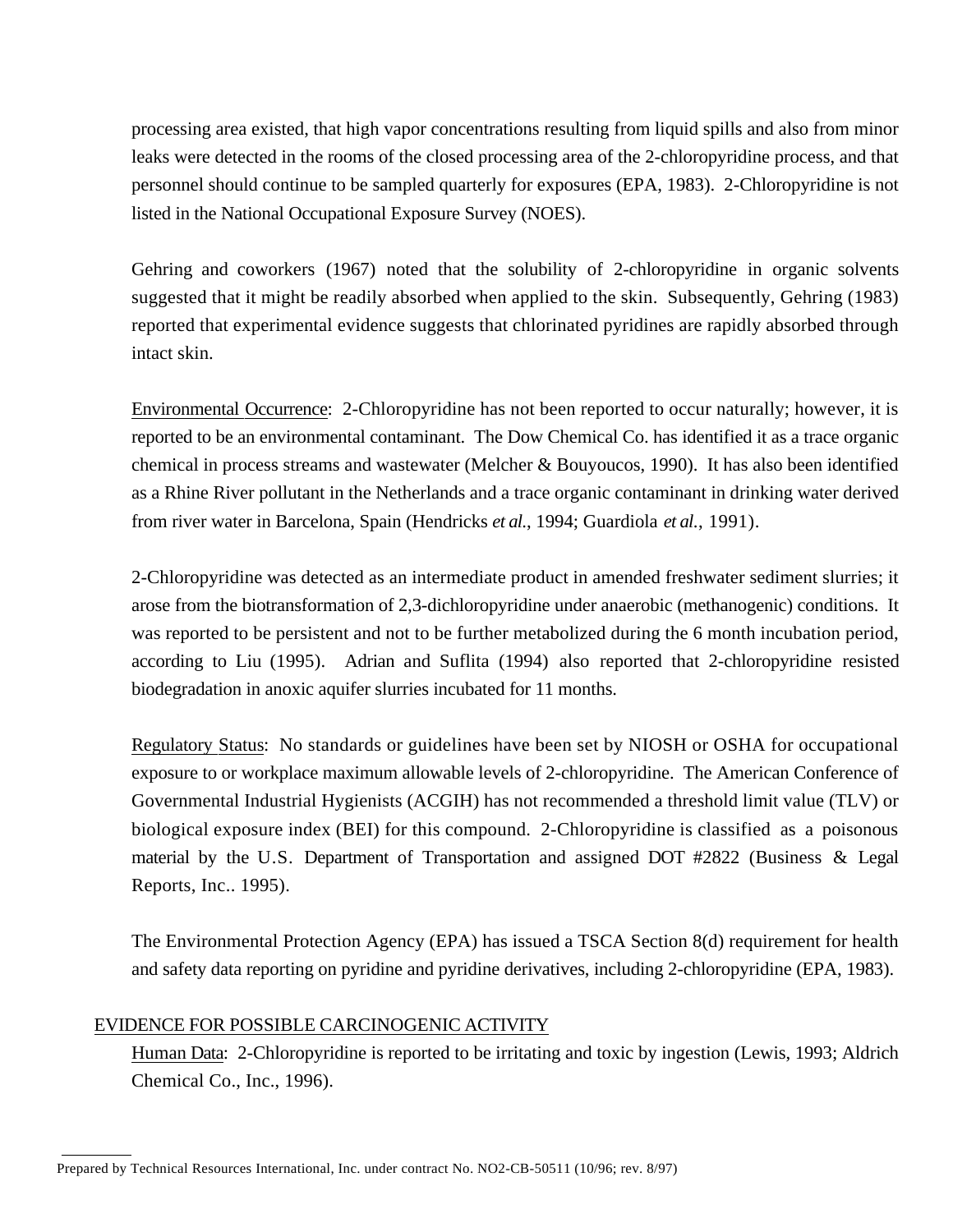The pathology caused by exposure to 2-chloropyridine is essentially the same as that caused by exposure to pyridine. Exposures less than those required to produce overt clinical signs may cause varying degrees of liver damage with central lobular fatty degeneration, congestion, and cellular infiltration; repeated low-level exposures cause cirrhosis. The kidney is less sensitive to pyridineinduced damage than is the liver. In general, pyridine and its derivatives cause local irritation on contact with the skin, mucous membranes, and cornea (Gehring, 1983).

No epidemiological studies or case reports investigating the association of exposure to 2-chloropyridine and cancer risk in humans were identified in the available literature.

Animal Data: The acute toxicity of 2-chloropyridine has been studied in rats, mice and rabbits. Following single dose inhalation of 2-chloropyridine vapors in rats the liver was the primary target organ. Gross lesions included central lobular necrosis, hemorrhage, and fatty degeneration as well as cellular infiltration. Maximum exposures not causing these changes were 100 ppm for 3 minutes, 50 ppm for 6 minutes, 25 ppm for 12 minutes, and 10 ppm for 30 minutes. Maximum single-dose exposures that did not cause death were 1,000 ppm for 6 minutes, 500 ppm for 12 minutes, 250 ppm for 30 minutes, 100 ppm for 2 hours, and 50 ppm for 4 hours (Gehring *et al.*, 1967).

In mice, 2-chloropyridine is somewhat more toxic when given orally than when given by intraperitoneal injection. The mouse oral  $LD_{50}$  is 110 mg/kg, and the intraperitoneal  $LD_{50}$  is 130 mg/kg. Gross lesions included swollen and fatty livers as well as hemorrhage and necrosis at higher doses and swollen, edematous kidneys in some animals. Concurrent administration of methionine but not cysteine or nicotinamide had a protective effect against the toxicity; both cysteine and nicotinamide augmented the toxicity (Gehring *et al*., 1967).

In rabbits, 2-chloropyridine was essentially as toxic when applied to the skin as when given by intraperitoneal injection. The rabbit dermal  $LD_{50}$  is 48 mg/kg, and the intraperitoneal  $LD_{50}$  is 64 mg/kg. The primary gross lesion, regardless of route of administration, was hemorrhagic necrosis of the liver. Installation of undiluted or 10% 2-chloropyridine solution in propylene glycol in the eyes of rabbits caused severe inflammation of the conjunctiva and moderate clouding of the cornea that persisted for 48 hours (Gehring *et al*., 1967).

No 2-year carcinogenicity studies of 2-chloropyridine in animals were identified in the available literature. 2-Chloropyridine is listed by the NTP in the name file only; no test data have been reported, nor are any tests planned or in progress (NTP, 1995).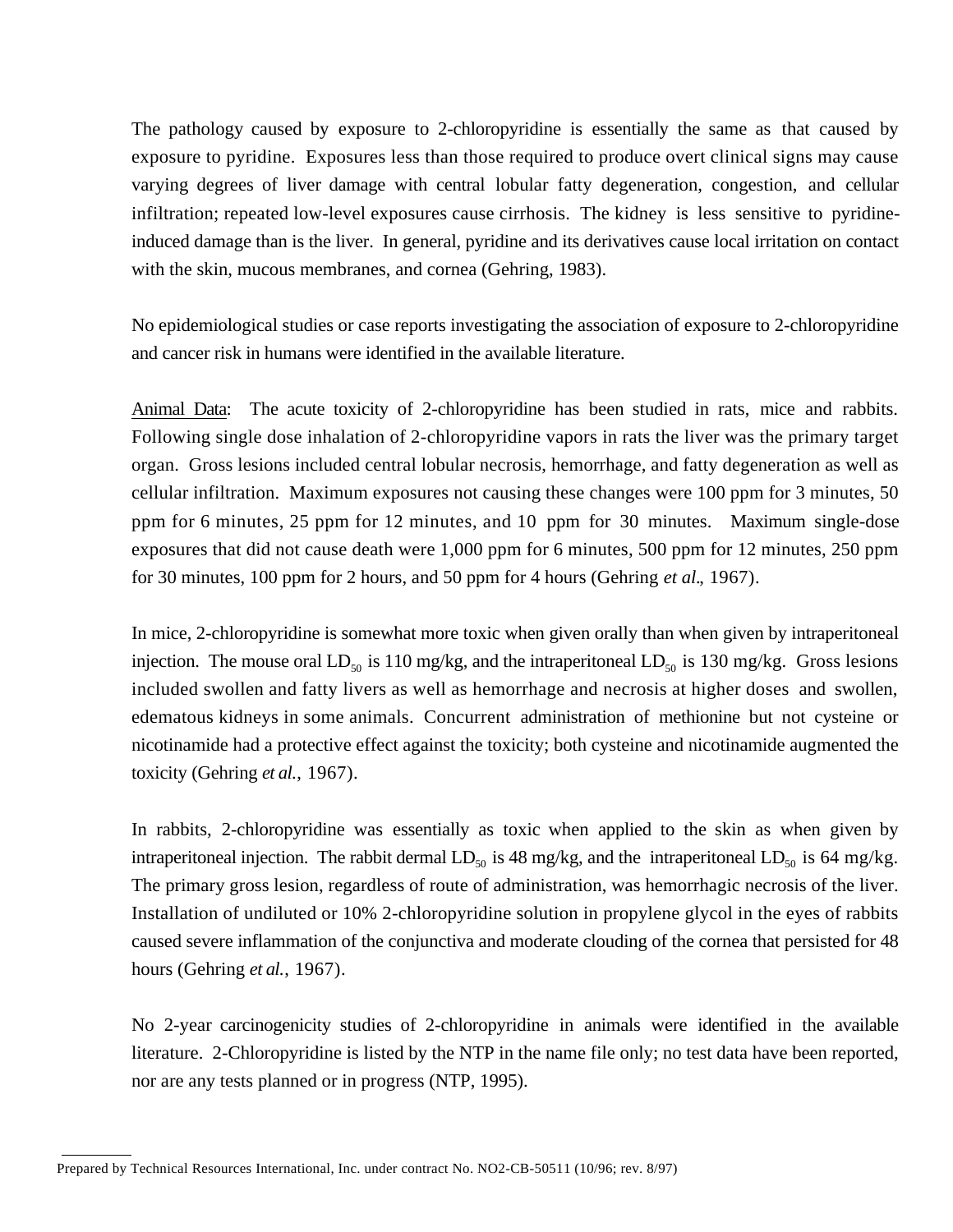Short-Term Tests: Claxton and coworkers (1987) reported that 2-chloropyridine was mutagenic when tested at concentrations up to 7500 \_g/plate in the *Salmonella typhimurium*/ mammalian microsome assay in strains TA97, TA98, TA100 and TA102 with metabolic activation, but non-mutagenic when tested in the same strains at concentrations up to 5000 \_g/plate without activation. Chlopkiewiz and coworkers (1993) designed a study in strain TA100 to explain the possible role of N-oxidation and ˙OH radicals in 2-chloropyridine mutagenesis. They found that the exclusive mutagenicity of 2 chloropyridine in the presence of metabolic activation was completely suppressed by preincubation for 10, 20, or 30 minutes with S9; partially or totally suppressed by glutathione and the ˙OH radical scavengers, mannitol and thiourea; and not suppressed by catalase, superoxide dismutase, or hydroquinone. Further, the mutagenicity of 2-chloropyridine in the presence of 2-chloropyridine Noxide, a metabolite of 2-chloropyridine, was similar to that observed in the presence of glutathione or ˙OH radical scavengers. Pyridine N-oxide alone was not mutagenic. They noted that their results: (1) do not permit a conclusion regarding whether the mutagenicity of 2-chloropyridine was caused by ˙OH radicals, or whether other species generated intracellularly were involved; and (2) confirmed the assumption that N-oxidation of pyridines may protect the cells from the effects of reactive oxygen species.

Zimmermann and coworkers (1986) reported 2-chloropyridine to be one of a series of pyridine derivatives which induced mitotic aneuploidy in *Saccharomyces cerevisiae*.

In V<sub>3</sub> cells (an African Green monkey kidney cell line) incubated with 400 to 3,200 &g/ml of 2chloropyridine, the incidence of chromosomal aberrations was similar to that in untreated controls. However, when tested in combination with  $1,600 \& g/ml$  pyridine N- oxide, 200  $\& g/ml$  2chloropyridine induced chromosomal aberrations in 25% of the cells compared with 5% in cells treated with pyridine N-oxide alone (Anuszewska & Koziorowska, 1995).

When tested in the L5178Y mouse lymphoma mammalian system, 2-chloropyridine, tested at concentrations up to 2004 &g/ml, induced gene mutations and structural chromosome aberrations with and without metabolic activation. In the presence of exogenous metabolic activation the positive response, which included induction of both small and large tk mutants, was greatly increased. 2- Chloropyridine also induced micronuclei with and without activation (Dearfield *et al*., 1993).

Metabolism: When incubated with liver homogenate and cofactors, 2-chloropyridine yields 2chloropyridine N-oxide and pyridine N-oxide (Chlopkiewicz *et al.*, 1993).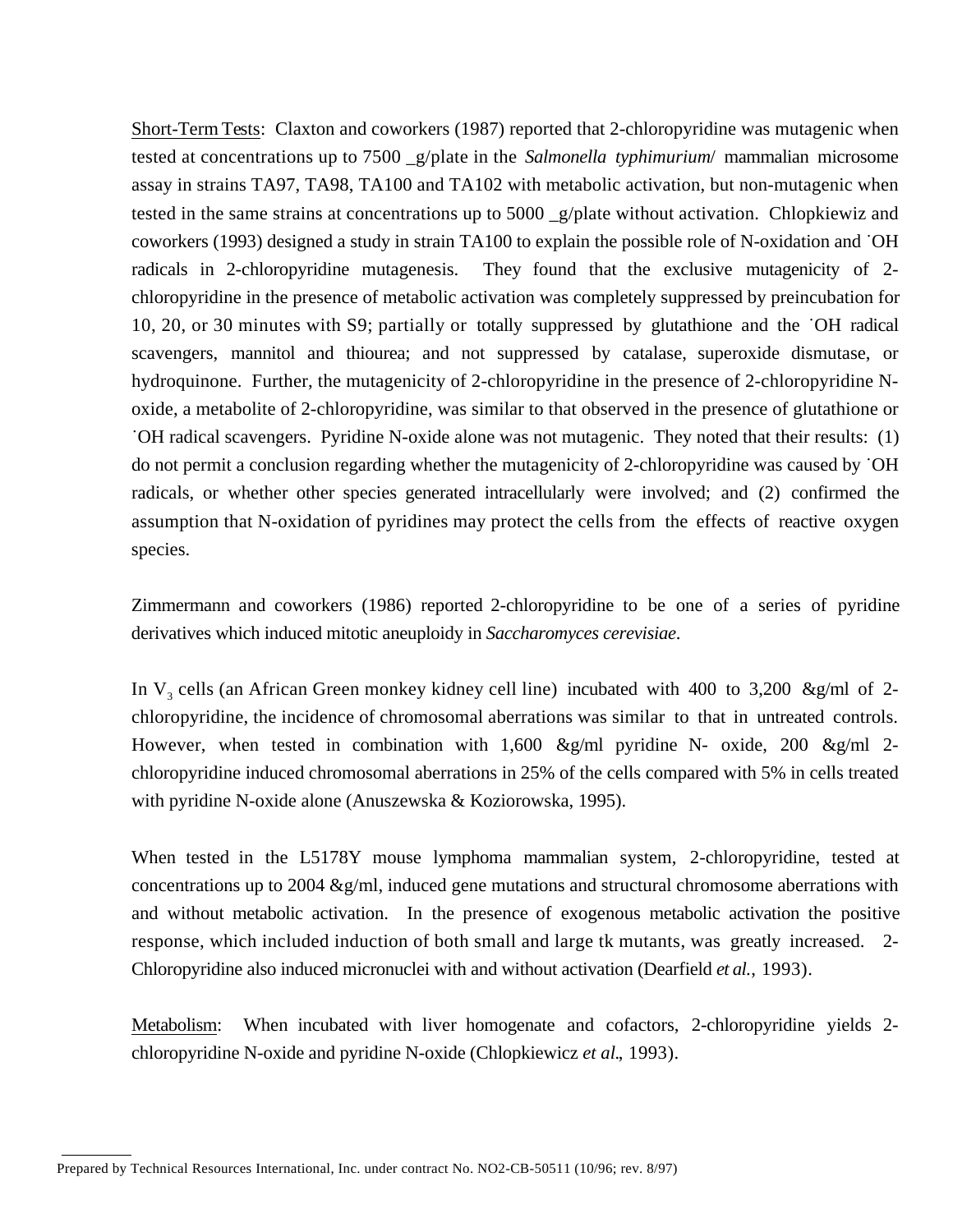Structure Activity Relationships: Six compounds, structurally similar to 2-chloropyridine, were screened for relevant information associating these related chemicals with a mutagenic or carcinogenic effect. No information was found on the carcinogenicity or mutagenicity of 2-chloropyrimidine [1722- 12-9], chloropyrazine [14508-49-7], or 2-bromopyridine [109-04-6]. Information on carcinogenicity was identified for two of the compounds, chlorobenzene and 2-chloroquinoline. Mutagenicity data were available on three of the compounds, 3-chloropyridine, chlorobenzene, and 2-chloroquinoline. A summary of information found in the available literature is presented in Table 1.

Dearfield and coworkers (1993) postulated that halogenated pyridine derivatives substituted directly at the 2-position exert genotoxic effects through N-oxidation by microsomal enzymes.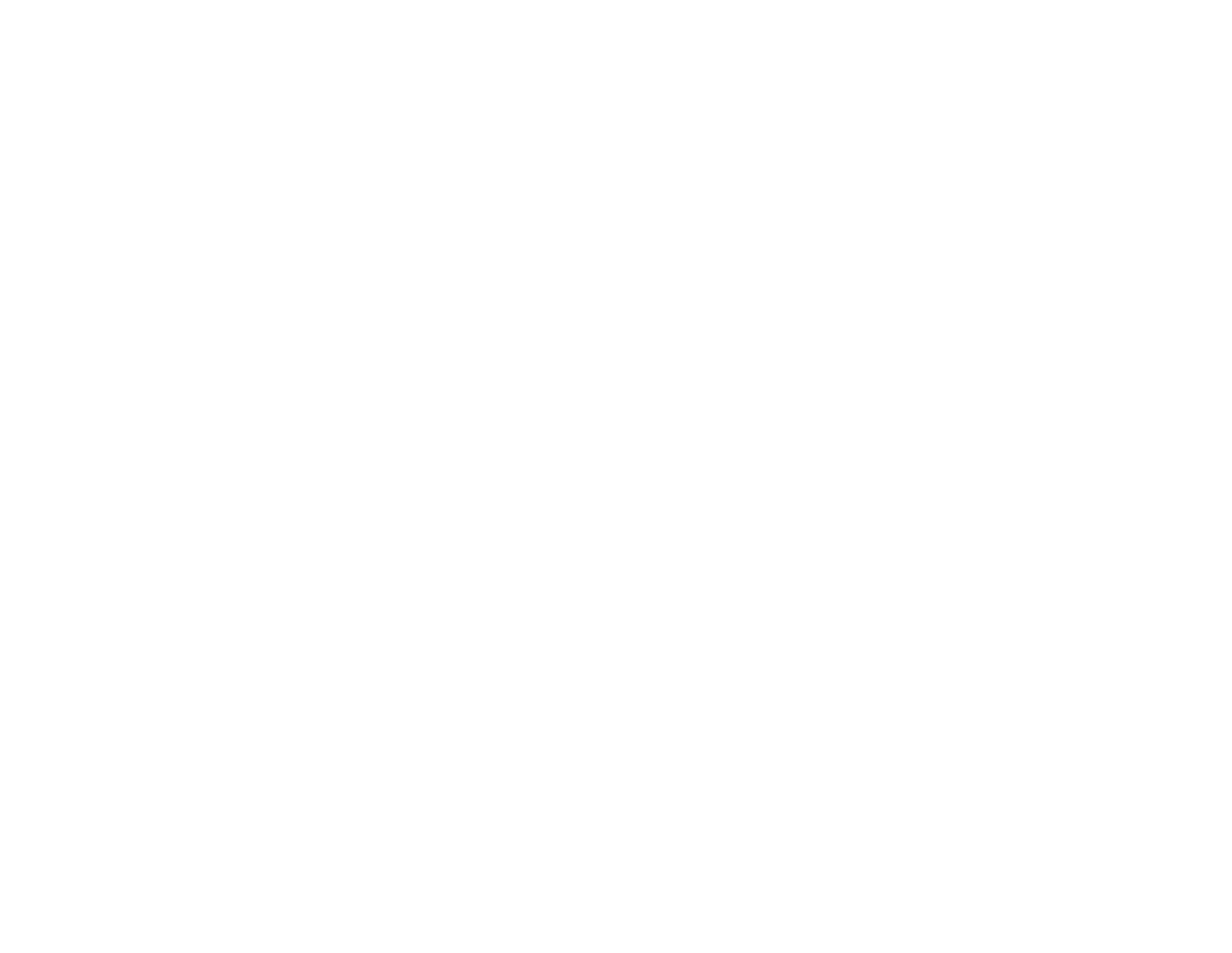| <b>Chemical Name</b>             | Carcinogenicity Data | <b>Mutagenicity Data</b>                                                                                                                                                                                                                                                                                                                                                                                                                                                                                                                                                                                                                                                                                                                            | <b>Other Data</b> |
|----------------------------------|----------------------|-----------------------------------------------------------------------------------------------------------------------------------------------------------------------------------------------------------------------------------------------------------------------------------------------------------------------------------------------------------------------------------------------------------------------------------------------------------------------------------------------------------------------------------------------------------------------------------------------------------------------------------------------------------------------------------------------------------------------------------------------------|-------------------|
| 2-Chloropyridine<br>$[109-09-1]$ |                      | positive in S. typhimurium strains TA97, TA98,<br>TA100, and TA102 with but not without metabolic<br>activation. However, mutagenicity was completely<br>suppressed by preincubation for 10, 20, or 30<br>minutes with S9; partially or totally suppressed by<br>glutathione, the OH scavengers, mannitol and<br>thiourea, and 2-chloropyridine N-oxide; not<br>suppressed by catalase, superoxide dismutase, or<br>hydroquinone (Claxton et al., 1987; Chlopkiewicz et<br><i>al.</i> , 1993)<br>induced mitotic aneuploidy in <i>S. cerevisiae</i><br>(Zimmerman et al., 1986)<br>negative for chromosomal aberrations in $V3$ cells<br>when tested alone but positive in combination with<br>pyridine N-oxide (Anuszewska & Koziorowska,<br>1995) |                   |
| 3-Chloropyridine<br>$[626-60-8]$ |                      | negative in S. typhimurium strains TA98, TA100,<br>TA97, and TA102 at doses up to 5,000 $\&$ g/plate<br>with or without metabolic activation (Claxton et al.,<br>1987)<br>negative in S. typhimurium strains TA98, TA100,<br>TA1535, TA1537, and TA1538 at doses up to 5<br>mg/plate (Simmon <i>et al.</i> , 1977)<br>positive for chromosomal aberrations in $V_3$ cells;<br>protective effect by pyridine N-oxide (Anuszewska<br>& Koziorowska, 1995)<br>positive for gene mutations and chromosomal<br>aberrations with and without metabolic activation in<br>mouse lymphoma cells (Dearfield <i>et al.</i> , 1993)<br>positive for micronuclei in mouse lymphoma cells<br>(Dearfield <i>et al.</i> , 1993)                                     |                   |

|  | Table 1. Summary of Information on 2-Chloropyridine and Structurally Related Compounds |  |  |
|--|----------------------------------------------------------------------------------------|--|--|
|  |                                                                                        |  |  |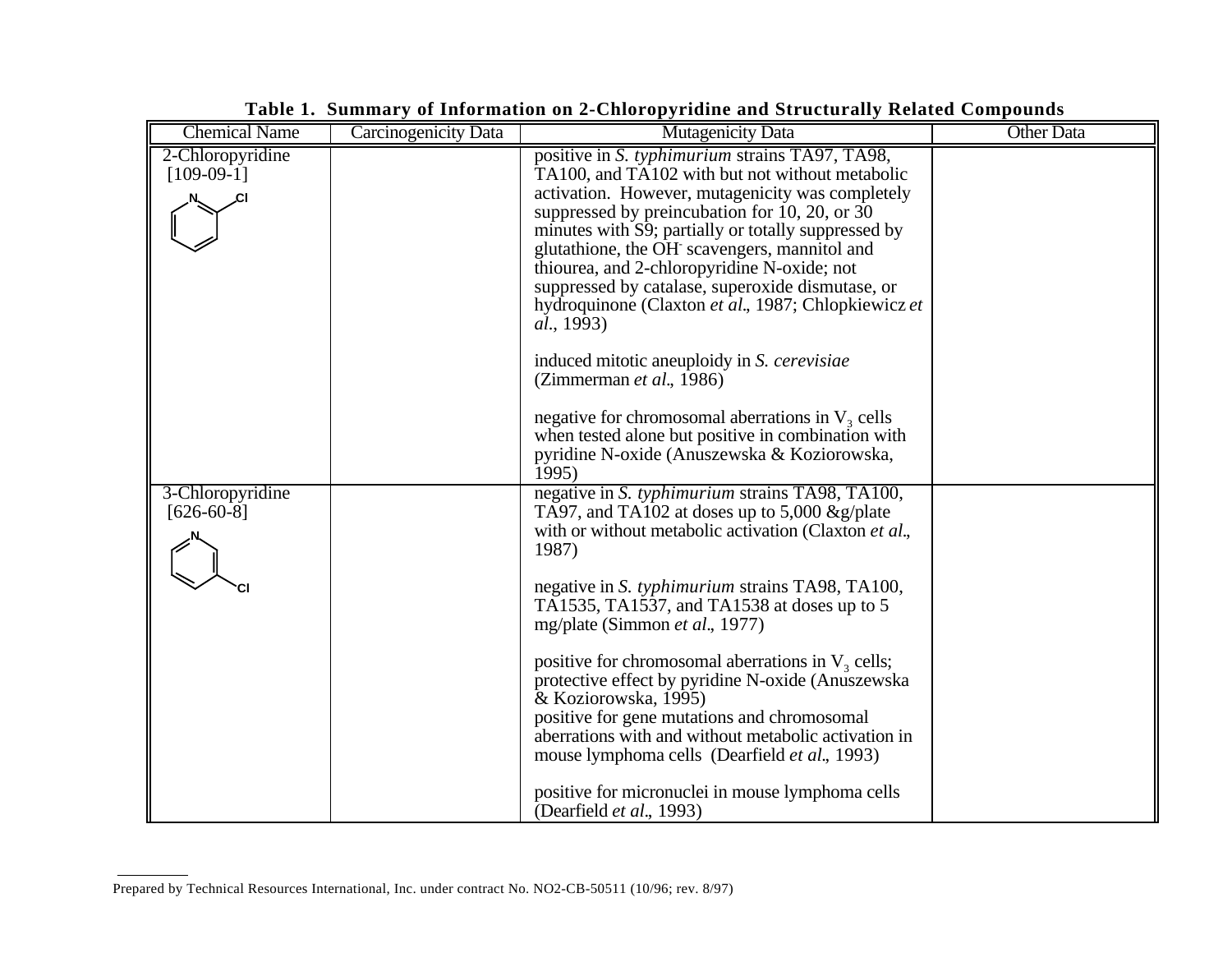| <b>Chemical Name</b> | <b>Carcinogenicity Data</b>                  | <b>Mutagenicity Data</b>                                      | <b>Other Data</b>                                |
|----------------------|----------------------------------------------|---------------------------------------------------------------|--------------------------------------------------|
| 3-Chloropyridine     |                                              | positive for gene mutation and chromosomal                    |                                                  |
| (continued)          |                                              | aberration induction with and without metabolic               |                                                  |
|                      |                                              | activation; positive for micronuclei induction without        |                                                  |
|                      |                                              | but not with metabolic activation (Dearfield et al.,<br>1993) |                                                  |
| Chlorobenzene        | following oral                               | negative in <i>in vitro</i> bacterial and yeast assay systems | developmental effects                            |
| $[108-90-7]$         | administration                               | with and without metabolic activation including in            | (maternal toxicity but no                        |
| CI                   | (gavage) of $60$ or $120$                    | S. typhimurium at doses up to 333.3 & g/plate                 | structural malformations)                        |
|                      | $mg/kg$ , 5 days/week                        | (ATSDR, 1990; NTP, 1985)                                      | in rats and rabbits                              |
|                      | for 103 weeks in                             |                                                               | following inhalation of                          |
|                      | F344/N rats and                              | negative for DNA damage in E. coli (ATSDR, 1990)              | vapors at concentrations<br>up to 590 ppm during |
|                      | $B6C3F1$ mice,<br>induced neoplastic         | weakly positive in an <i>in vivo</i> mouse bone marrow        | periods of major                                 |
|                      | nodules of the liver in                      | chromosomal aberration assay (Shelby et al., 1995)            | organogenesis (ATSDR,                            |
|                      | male rats in the high                        |                                                               | 1990)                                            |
|                      | dose group; no                               | induced DNA damage in peripheral lymphocytes but              |                                                  |
|                      | neoplastic changes                           | not bone marrow cells from C57BL/6 female mice                | no reproductive effects in a                     |
|                      | observed in female                           | (Vaghef & Hellman, 1995)                                      | 2-generation study in rats                       |
|                      | rats and male and                            |                                                               | administered up to 450                           |
|                      | female mice (NTP,                            | induced cell transformation in rat liver epithelial cells     | ppm (ATSDR, 1990)                                |
|                      | 1985)                                        | (ATSDR, 1990)                                                 |                                                  |
|                      |                                              |                                                               | no teratogenic effects in                        |
|                      | categorized by EPA as                        | moderately positive in an <i>in vivo</i> micronuclear test in | rats gavaged with 100 or                         |
|                      | a class D carcinogen                         | mice (ATSDR, 1990)                                            | 300 mg/kg from days 6-15                         |
|                      | (inadequate evidence)                        |                                                               | of gestation (ATSDR,                             |
|                      | of carcinogenicity in<br>humans and animals) | negative in an <i>in vivo</i> mouse bone marrow               | 1990)                                            |
|                      | based on the results of                      | micronucleus test (Shelby et al., 1995)                       |                                                  |
|                      | the NTP study                                |                                                               |                                                  |
|                      | (ATSDR, 1990)                                |                                                               |                                                  |
| 2-Chloroquinoline    | no tumors,                                   | negative in S. typhimurium strains TA98 and TA100             |                                                  |
| $[612-62-4]$         | hyperplastic changes,                        | with and without metabolic activation (Nagao et al.,          |                                                  |
|                      | or other neoplastic                          | 1977; Sideropoulos & Specht, 1984; Kamiya et al.,             |                                                  |
|                      | changes in 15                                | 1990)                                                         |                                                  |
|                      | (effective) rats fed                         |                                                               |                                                  |

# **Table 1. Summary of Information on 2-Chloropyridine and Structurally Related Compounds** (continued)

Prepared by Technical Resources International, Inc. under contract No. NO2-CB-50511 (10/96; rev. 8/97)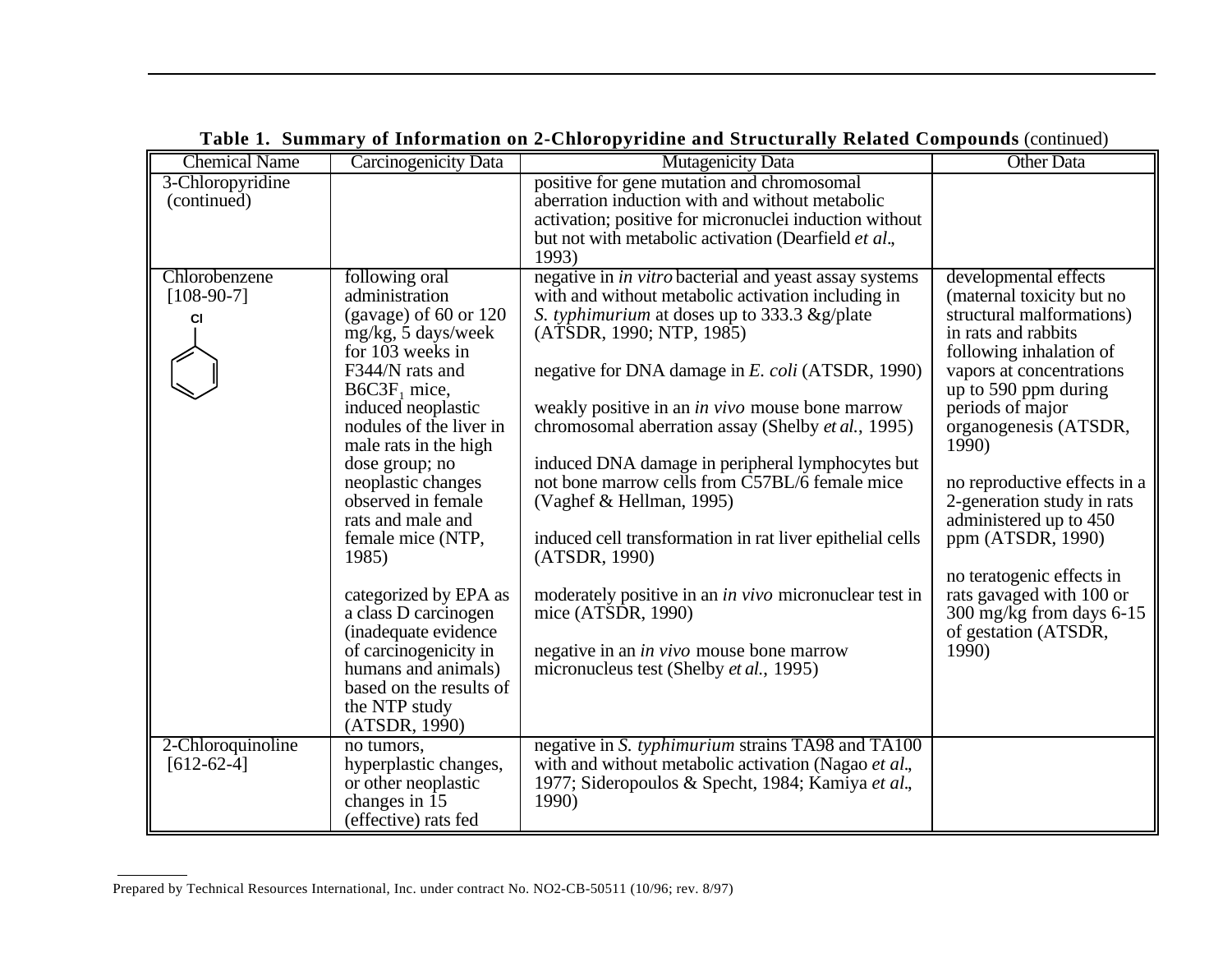| .CI | $0.25\%$ in diet for 40<br>weeks (Hirao <i>et al.</i> ,<br>1976 |  |  |
|-----|-----------------------------------------------------------------|--|--|
|-----|-----------------------------------------------------------------|--|--|

Prepared by Technical Resources International, Inc. under contract No. NO2-CB-50511 (10/96; rev. 8/97)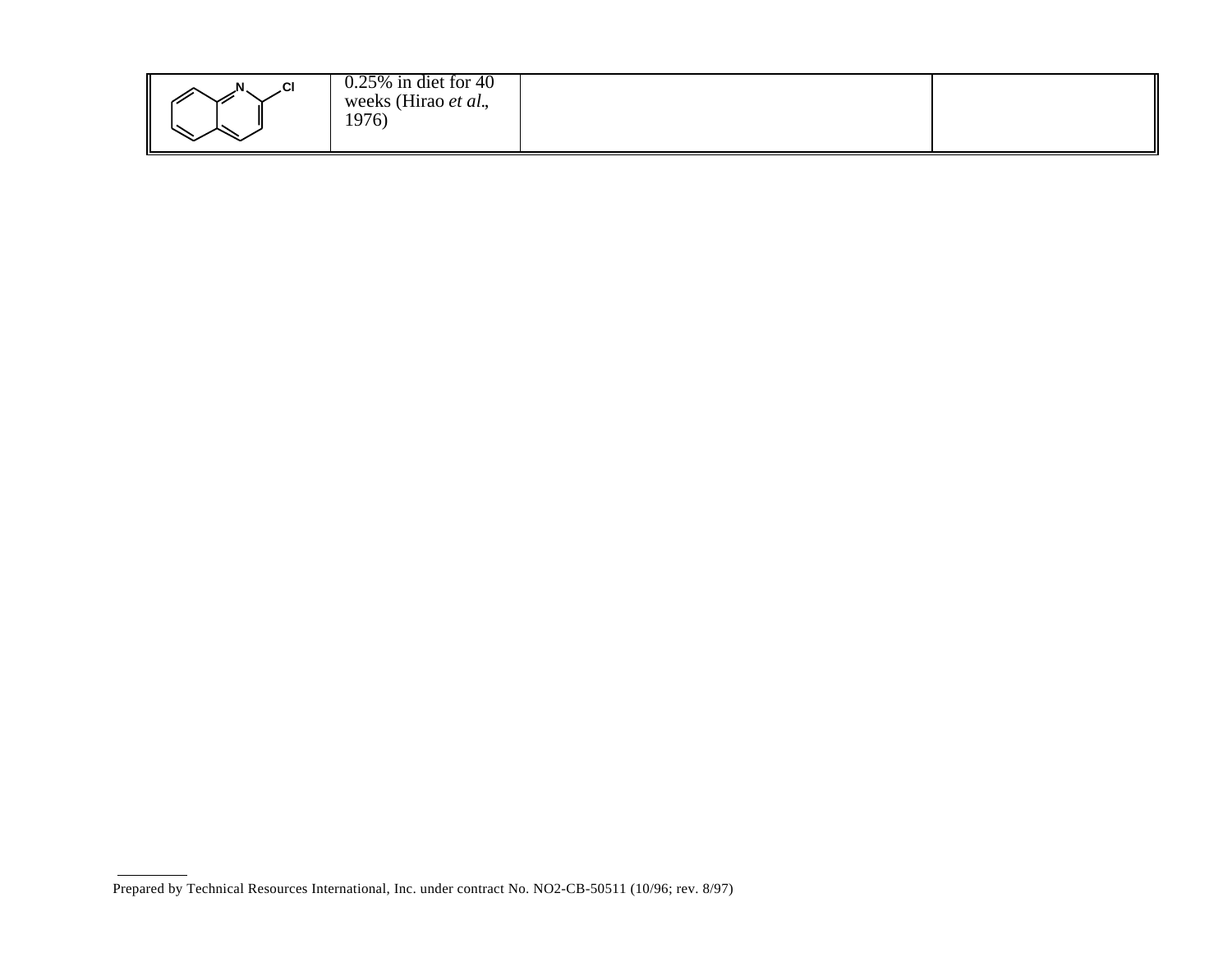#### **REFERENCES**

- Adrian, N.R. & Suflita, J.M. (1994) Anaerobic biodegradation of halogenated and nonhalogenated N-, S-, and O-heterocyclic compounds in aquifer slurries. *Environ. Toxicol. Chem.*, **13**(10), 1551-1557
- Aldrich Chemical Co., Inc. (1996) *Aldrich Catalog/Handbook of Fine Chemicals 1996-1997*, Milwaukee, WI, p. 365
- Anon. (1996) Olin doubles biocide precursor. *Chem. Mark. Rep.*, **250**(6), 4 (Aug. 5, 1996)
- Anuszewka, E.L. & Koziorowska, J.H. (1995) Role of pyridine N-oxide in the cytotoxicity and genotoxicity of chloropyridines. *Toxicology In Vitro*, **9**(2), 91-94
- ATSDR (1990) *Toxicological Profile of Chlorobenzene (Report No. TP-90-06)*, Agency for Toxic Substances and Disease Registry
- Avocado Research Chemicals, Ltd. (1996) *Alfa ÆSAR Organics*, Ward Hill, MA, Alfa ÆSAR, p. 186
- Business & Legal Reports, Inc. (1995) *The Book of Chemical Lists*, Vol. I, Madison, CT, Business & Legal Reports, Inc., p. 2-139
- Chlopkiewicz, B., Wojtowicz, M., Marczewska, J., Prokopczyk, D. & Koziorowska, J.  $(1993)$  Contribution of N-oxidation and hydroxyl radicals to the mutagenesis of 2chloropyridine in *Salmonella typhimurium*. *Acta Biochim. Pol.*, **40**(1), 57-59
- CIS (1996) The Chemical Information System, databases searched: TSCAPP, TSCATS. Towson, MD, PSI International, Inc.
- Claxton, L.D., Dearfield, K.L., Spanggord, R.J., Riccio, E.S. & Mortelsman, K. (1987) Comparative mutagenicity of halogenated pyridines. *Mutat. Res.*, **176,** 185-198
- Dearfield, K.L., Harrington-Brock, K., Doerr, C.L., Parker, L. & Moore, M.M. (1993) Genotoxicity of three pyridine compounds to L5178Y mouse lymphoma cells. *Mutat. Res.*, **301**(1), 57-63
- Eastman Chemical Co. (1993) *Eastman Laboratory Chemicals, Catalog No. 55, 93-94 Edition*, Rochester, NY, p. 229
- EPA (1983) *Industrial Hygiene Survey of Olin–Rochester with Cover Letter*. EPA/OTS: Doc. #878220191, Rec. 01/13/83
- Fisher Scientific (1995) *Acros Organics 1995-1996 Handbook of Fine Chemicals*, Pittsburgh, PA, p. 454
- Gehring, P.J., Torkelson, T.R. & Oyen, F. (1967) A comparison of the lethality of chlorinated pyridines and a study of the acute toxicity of 2-chloropyridine. *Toxicol. Appl. Pharmacol.*, **11**(2), 361-371
- Gehring, P.J. (1983) Pyridine, homologues and derivatives. In: Parmeggiani, L., ed., *Encyclopedia of Occupational Health and Safety*, 3rd (revised) ed., Geneva, International Labour Office, pp. 1810-1812

Prepared by Technical Resources International, Inc. under contract No. NO2-CB-50511 (10/96; rev. 8/97)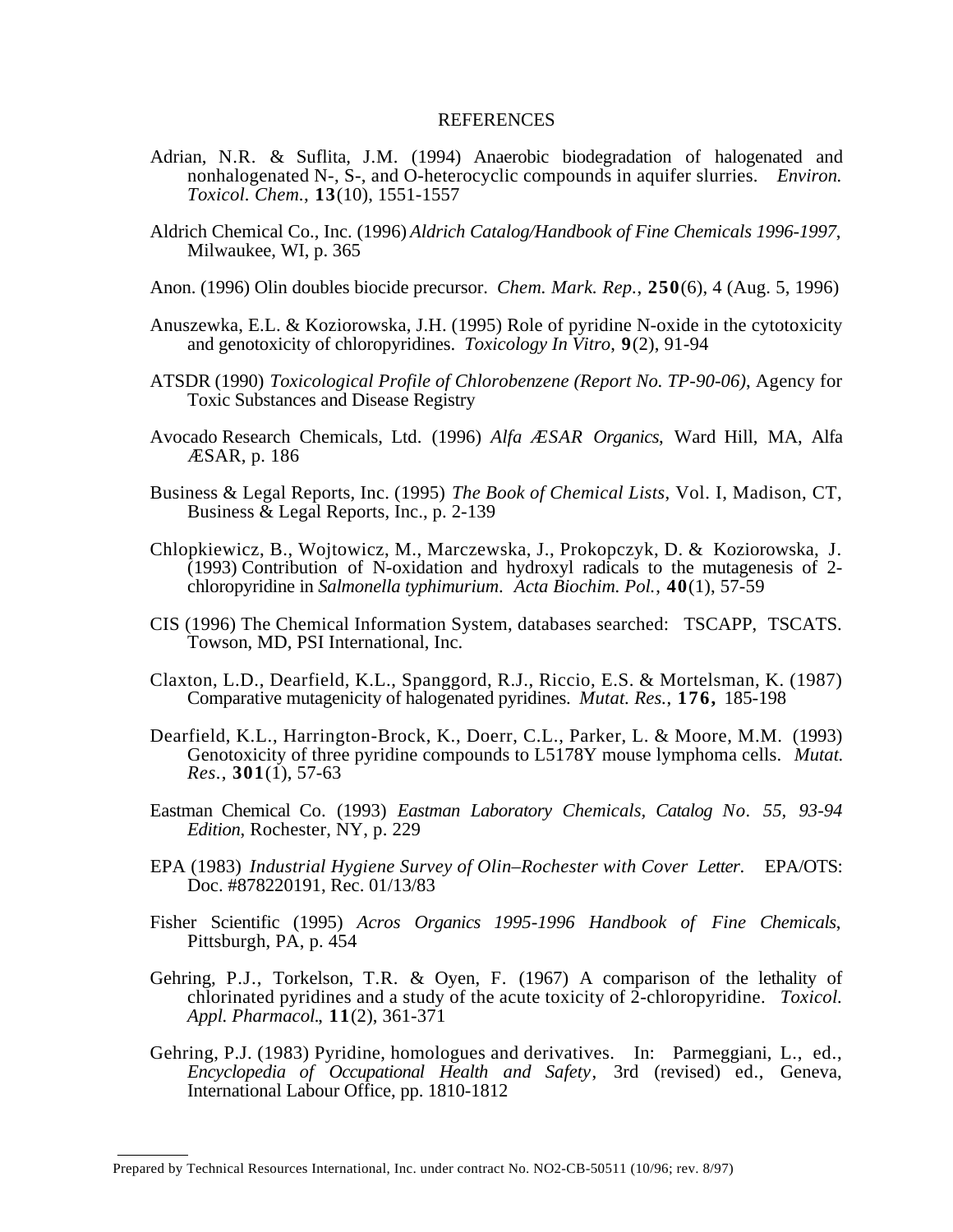- Goe, G.L. (1982) Pyridine and pyridine derivatives. In: Grayson, M. & Eckroth, D. *Kirk-Othmer Encyclopedia of Chemical Technology*, 3rd ed., New York, John Wiley & Sons, Vol. 19, p. 470
- Guardiola, A., Ventura, F., Matia, L., Caixach, J. & Rivera, J. (1991) Gas chromatographic-mass spectrometric characterization of volatile organic compounds in Barcelona tap water. *J. Chromatogr*., **562**(1-2), 481-492
- Hansch, C., Leo, A. & Hoekman, D. (1995) *Exploring QSAR*, Washington, DC, American Chemical Society, p. 11
- Hendricks,A.J., Maas-Diepeveen, J.L., Noordsij, A. & van der Gaag, M.A. (1994) Monitoring response of XAD-concentrated water in the Rhine delta: a major part of the toxic compounds remains unidentified. *Water Res.*, **28**(3), 581-598 [STN Abstract: CA120-172918]
- Hirao, K., Shinohara, Y., Tsuda, H., Fukushima, S. & Takahashi, M. (1976) Carcinogenic activity of quinoline on rat liver. *Cancer Res.*, **36**(2), 329-335
- Hunter, D., ed. (1995) *Chemical Week 1996 Buyers' Guide*, New York, Chemical Week Associates, p. 166
- Kamiya, M., Sengoku, Y., Takahashi, K., Kohda, K. & Kawazoe, Y. (1990) Antimutagenic structure modification of quinoline: Fluorine-substitution at position—3. *Basic Life Sci.*, **22**, 441- 446
- Kuney, J.H., ed. (1994) *Chemcyclopedia 95 The Manual of Commercially Available Chemicals*, Washington, DC, The American Chemical Society, p. 194, 410
- Lewis, R.J., Sr. (1993) *Hawley's Condensed Chemical Dictionary,* 12th ed., New York, NY, Van Nostrand Reinhold Co., p.272
- Lide, D.R., ed. (1995) *CRC Handbook of Chemistry and Physics*. New York, NY, CRC Press, p. 3-298
- Liu, S.-M. (1995) Anaerobic dechlorination of chlorinated pyridines in anoxic freshwater sediment slurries. *J. Environ. Sci. Health, Part A: Environ. Sci. Eng. Toxic Hazard. Subst. Control*, **A30**(3), 485-503
- Melcher, R.G. & Bouyoucos, S.A. (1990) Membrane interface for automatic extraction and liquid chromatographic determination of trace organics in aqueous streams. *Process Control Qual.*, **1**(1), 63-74 [STN Abstract: CA114-234750]
- Nagao, M., Yahagi, T., Seino, Y., Sugimura, T. & Ito, N. (1977) Mutagenicities of quinoline and its derivatives. *Mutat. Res.*, **42**, 335-342
- NTP (1985) *Toxicology and Carcinogenesis Studies of Chlorobenzene (CAS NO. 108-90-7)*  in F344/N Rats and B6C3F, Mice (Gavage Studies) (NTP Technical Report No. 261; *NIH Publication No. 86-2517)*, Research Triangle Park, NC, National Toxicology Program
- NTP (1995) *NTP Results Report: Results, Status, and Publication Information on All NTP Chemicals*, Research Triangle Park, NC, National Toxicology Program, 04/07/95, p. 179

Prepared by Technical Resources International, Inc. under contract No. NO2-CB-50511 (10/96; rev. 8/97)